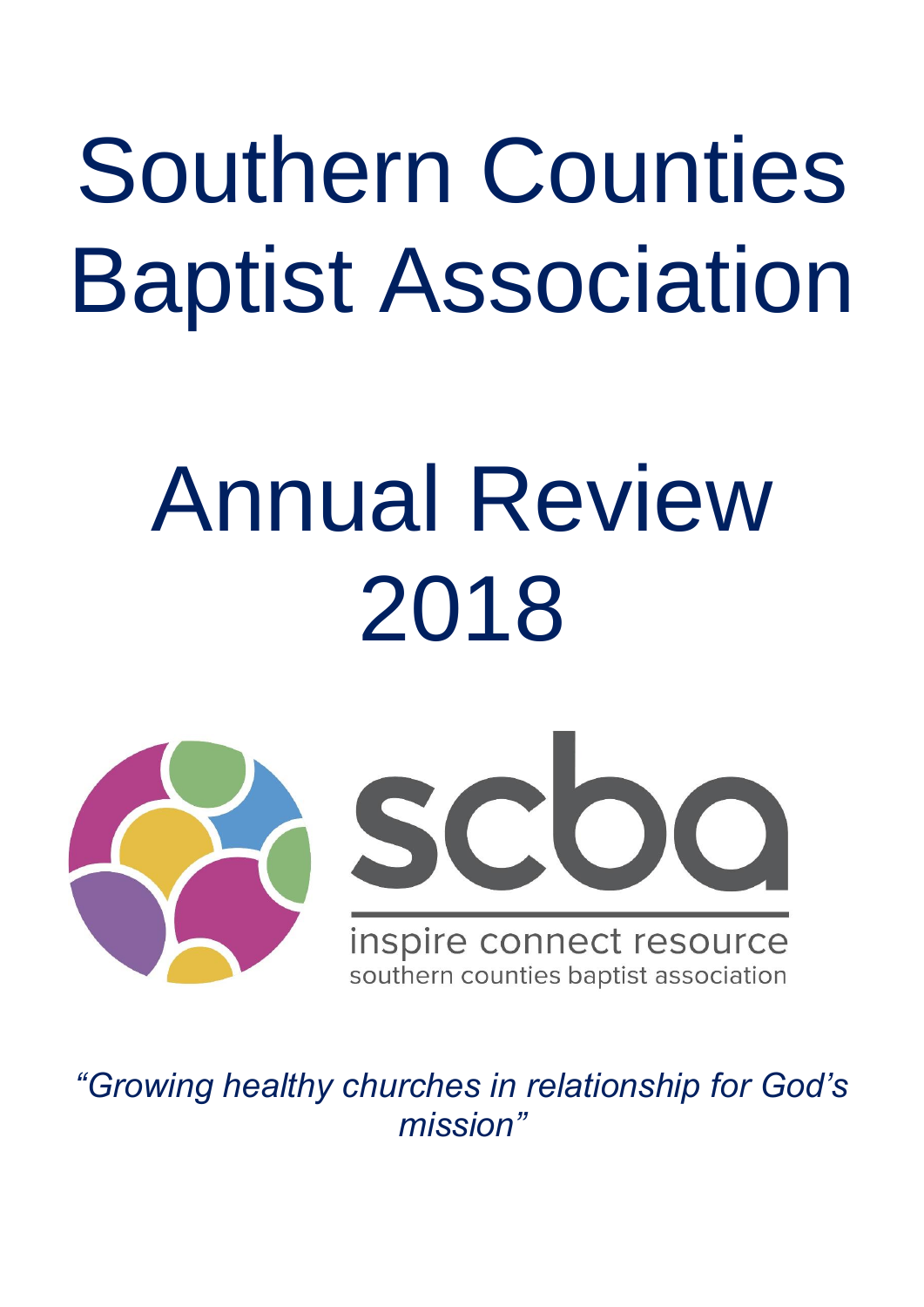The Southern Counties Baptist Association (SCBA) is a family of 158 Baptist Churches spread mainly throughout located in Berkshire, Dorset, Gloucestershire, Guernsey, Hampshire, Isle of Wight, Oxfordshire and Wiltshire, covering thirteen counties in total. Each church is independent and self-governing, that work together with each other in unity in the context of the SCBA, encouraging and resourcing each other.

> The SCBA aims to: Build strong relationships Grow healthy churches Resource effective mission Enable lifelong discipleship

The SCBA is one of 13 Regional Associations which, together with local churches and colleges, makes up the Baptist Union of Great Britain (BUGB).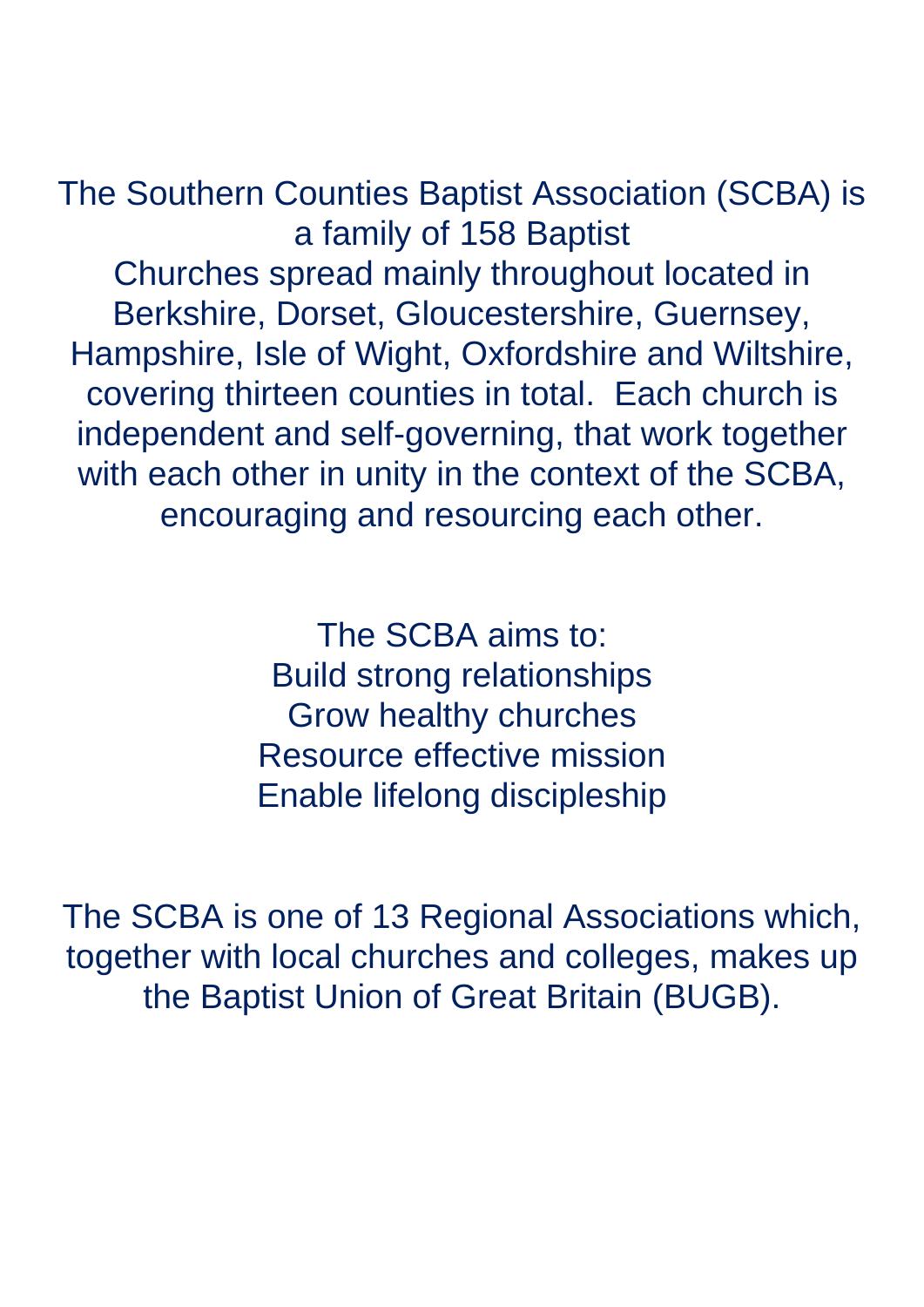| <b>Charity Name:</b>                                                                                                                              | <b>Southern Counties Baptist Association</b>                                                                                                                     |
|---------------------------------------------------------------------------------------------------------------------------------------------------|------------------------------------------------------------------------------------------------------------------------------------------------------------------|
| <b>Charity Registration Number:</b>                                                                                                               | 1091066                                                                                                                                                          |
| <b>Company Registration Number:</b>                                                                                                               | 4279837                                                                                                                                                          |
| <b>Registered Office and</b><br><b>Operational Address:</b>                                                                                       | Baptist House, 129 Broadway, Didcot,<br>Oxfordshire, OX11 8XD                                                                                                    |
| Trustees:                                                                                                                                         |                                                                                                                                                                  |
| <b>Dr Mike Mortimer</b><br><b>Revd Nigel Cox</b><br><b>Mrs Ann Andrews</b>                                                                        | <b>Moderator of Trustees</b><br><b>Association Treasurer</b>                                                                                                     |
| Mr John Bragg<br><b>Revd Anthony Clarke</b><br><b>Mrs Melvina Fawcett</b><br><b>Revd Simon Ford</b>                                               | (from Nov 2018)<br><b>Regent's Park College Representative</b>                                                                                                   |
| <b>Revd Martin Hardwidge</b><br><b>Revd Dr Colin Norris</b><br><b>Mrs Anne Lane</b>                                                               | (from Nov 2018)<br><b>Regional Minister Team Leader</b>                                                                                                          |
| <b>Regional Ministry Team:</b>                                                                                                                    |                                                                                                                                                                  |
| <b>Revd Dr Colin Norris</b><br><b>Revd Alison Boulton</b><br><b>Revd Clare Hooper</b><br><b>Revd Jonathan Hunt</b><br><b>Revd David Llewellyn</b> | <b>Regional Minister Team Leader</b><br><b>Pioneer Mission Enabler</b><br><b>CYF Missional Developer</b><br><b>Regional Minister</b><br><b>Regional Minister</b> |
| <b>Staff Team:</b>                                                                                                                                |                                                                                                                                                                  |
| Mrs Amy Allen                                                                                                                                     | <b>Administration Manager</b>                                                                                                                                    |

Ms Andrea King **Safeguarding Officer** (from 1<sup>st</sup> Dec 2018) Miss Alysen Merrill **Administration Support (from 27<sup>th</sup> Feb 2018)**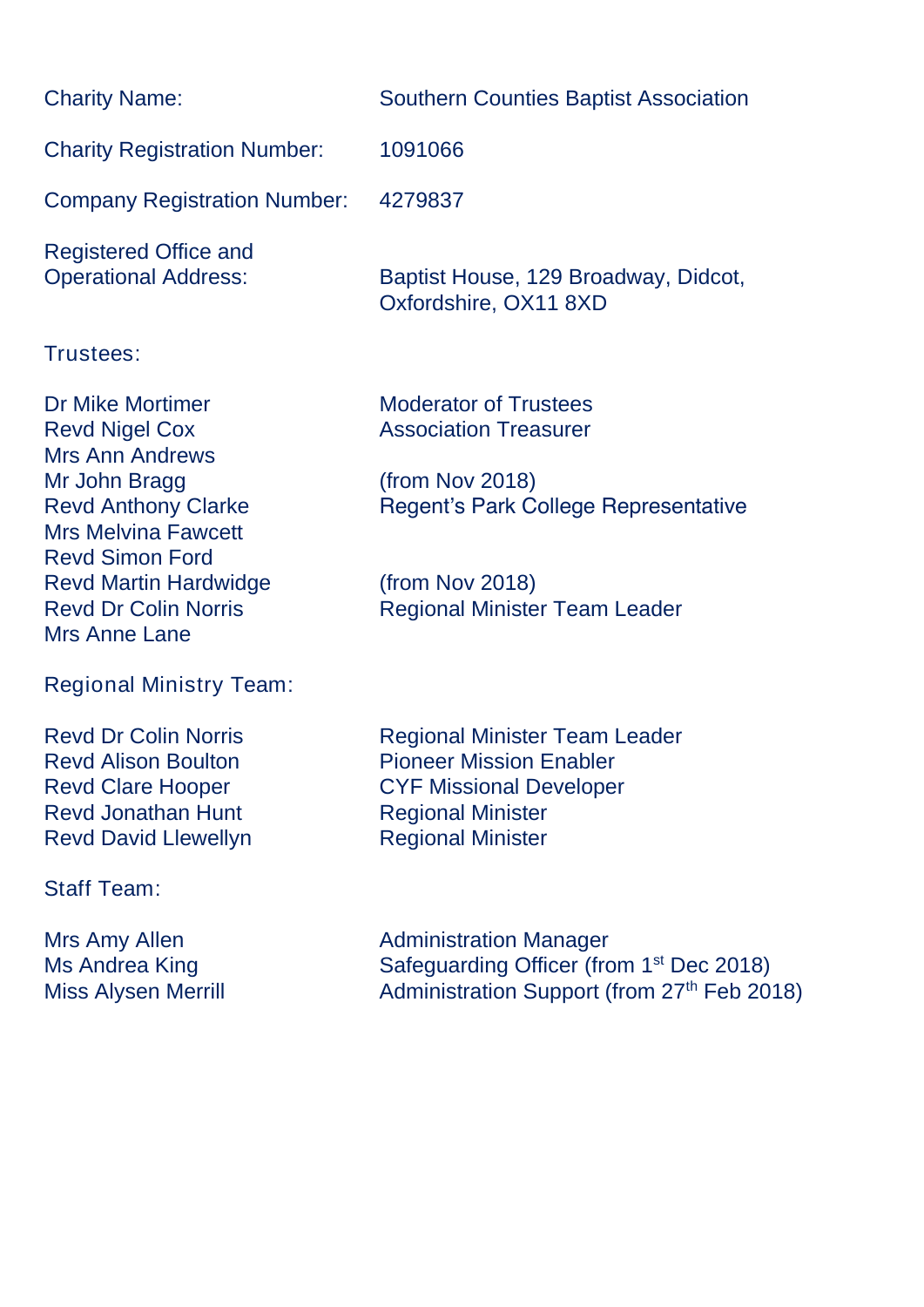# The Aims of SCBA

*Short-term:*

- Co-operate with churches directly and through working groups by passing appropriate resolutions to enable building development projects, including the provision of grants and loans, including Sustainable Energy Funding. Many of these projects are directly aimed at making church buildings more accessible and available to the local community.
- Assist churches and ministers that are seeking new ministries through the National Settlement process.
- Assist Individuals in exploring a call to any Baptist ministry by signposting various routes to recognised Baptist ministry, interviewing candidates, supporting ministerial candidates and providing Baptist Union approved training for lay pastors.
- Encourage dialogue within churches or between churches and their local community.
- Encourage the SCBA Grants Committee as it continues to seek creative ways of supporting churches in their mission using Baptist Home Mission, Pioneering and other Association funds.
- Receive and consider reports from the SCBA Strategy Groups and the Regional Ministers, enabling the charitable company to maintain effective governance

*Long-term:*

- Make Safeguarding training available on a rolling programme, encouraging and enabling members of our churches to receive training at a reduce cost or free, and ensuring that ministers have completed Level 2 & 3 training.
- Ensure, through its Staff, Finance & Administration Group, responsible and effective stewardship of the resources of the charitable company.
- Encourage churches to support Baptist Home Mission and BMS World Mission through prayer, direct partnership with mission personnel and financial gifts, so that the Gospel of Jesus Christ can continue to be shared in the UK and abroad.
- Support the staff employed by the charitable company through the provision of appropriate training and support, and provision of clear and effective staffing and other policies.
- Seek appropriate and timely legal advice on issues having a potentially wide-ranging effect with a view to mitigating risk.

# The Objective of SCBA

The advancement of the Christian Faith especially by means of and in accordance with the principles of the Baptist denomination, as set out for the time being, in the Declaration of Principle of the Baptist Union of Great Britain.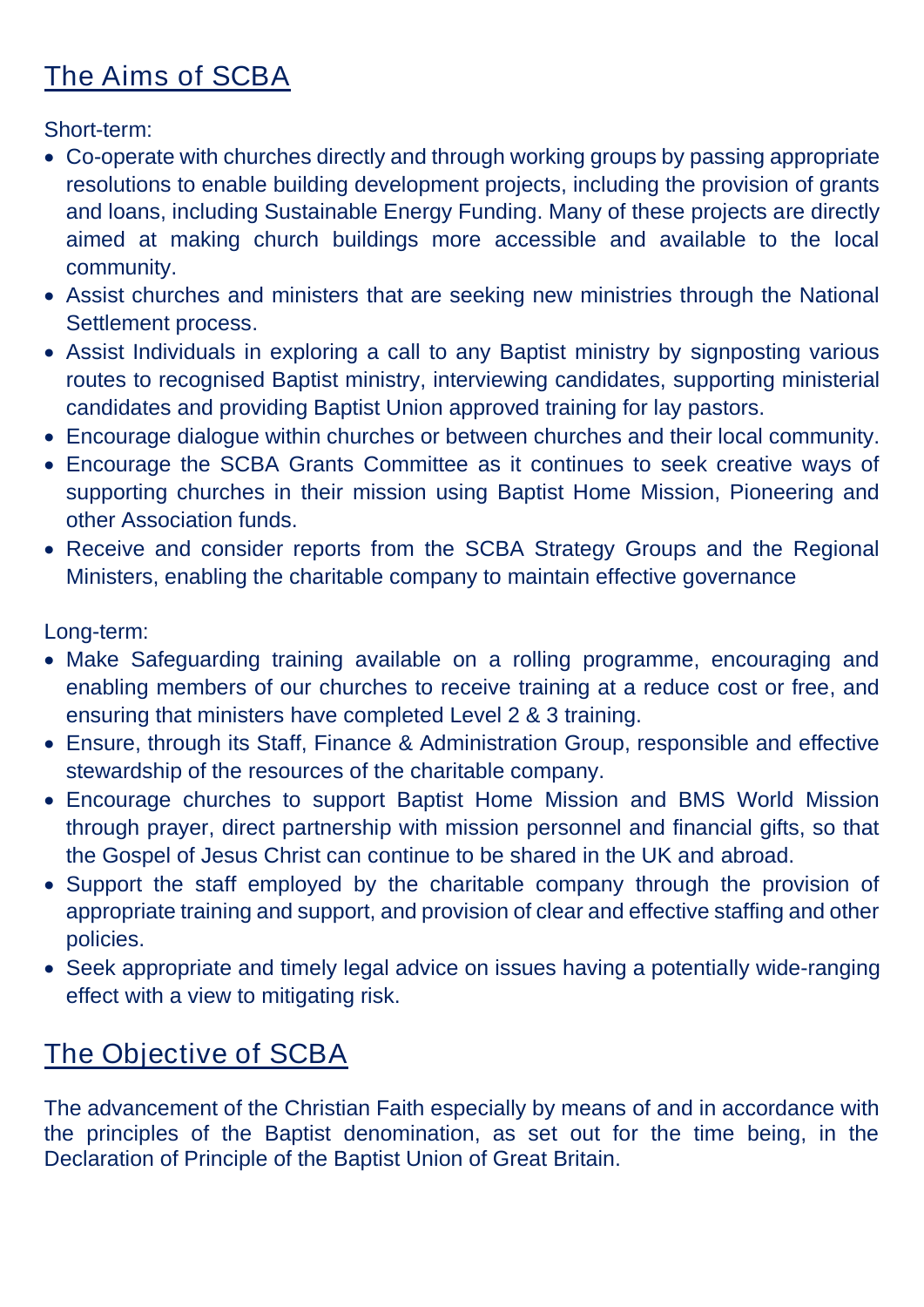# SCBA Strategy Groups

Southern Counties Baptist Association seeks to carry out the aims and objective of the association through the support of the following strategy groups:





Staff, Finance & Administration



## Safeguarding



### Pioneer Mission



## Home Mission



## **Communications**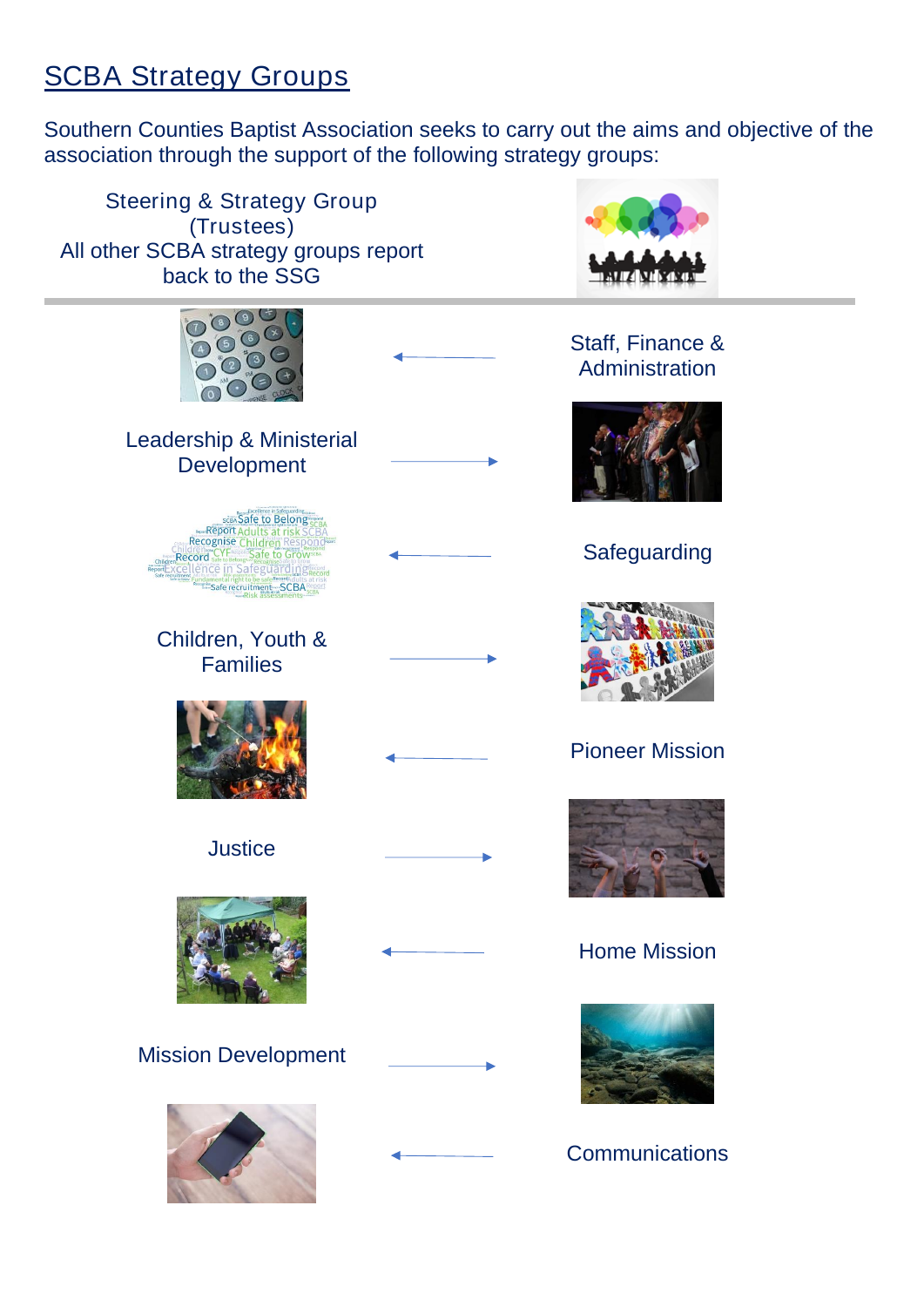## Significant Achievements



#### Ministers' & Leaders' Conference

Nearly 120 ministers and leaders joined the team in February at DoubleTree by Hilton in Cheltenham for our conference, with guest speaker, Revd Dr Ian Stackhouse. There was also the opportunity for the NAMs and the chaplains/sector ministers to get together in separate meetings.

#### Leader's Day

The team were delighted that Dennis Pethers was able to be our guest speaker at our Leaders' Day in June to talk on "Joining Jesus in HIS Mission".

We were joined by 60 ministers and leaders at the fruitful day at Amesbury Baptist Church.





#### AGM & Leaders' Day

For the first time our association was invited to hold our event in the new building at Andover Baptist Church. Our guest speaker, Brian Draper, led 130 ministers and leaders in "Finding Ways into Soulful Life & Ministry".

#### Gender Identity Training

Nearly 100 leaders and members of our churches attended this specific training held on two separate dates in 2018. The training was led by Natalie Collins from 'Build Your Own Compass" and provided an opportunity to understand the wider frameworks around gender identity.





#### GDPR Training

SCBA ran the first of the training sessions covering the new GDPR regulations including compliance and practical scenarios. The training was carried out by the Association of Church Accountants & Treasurers and was also run in 2019.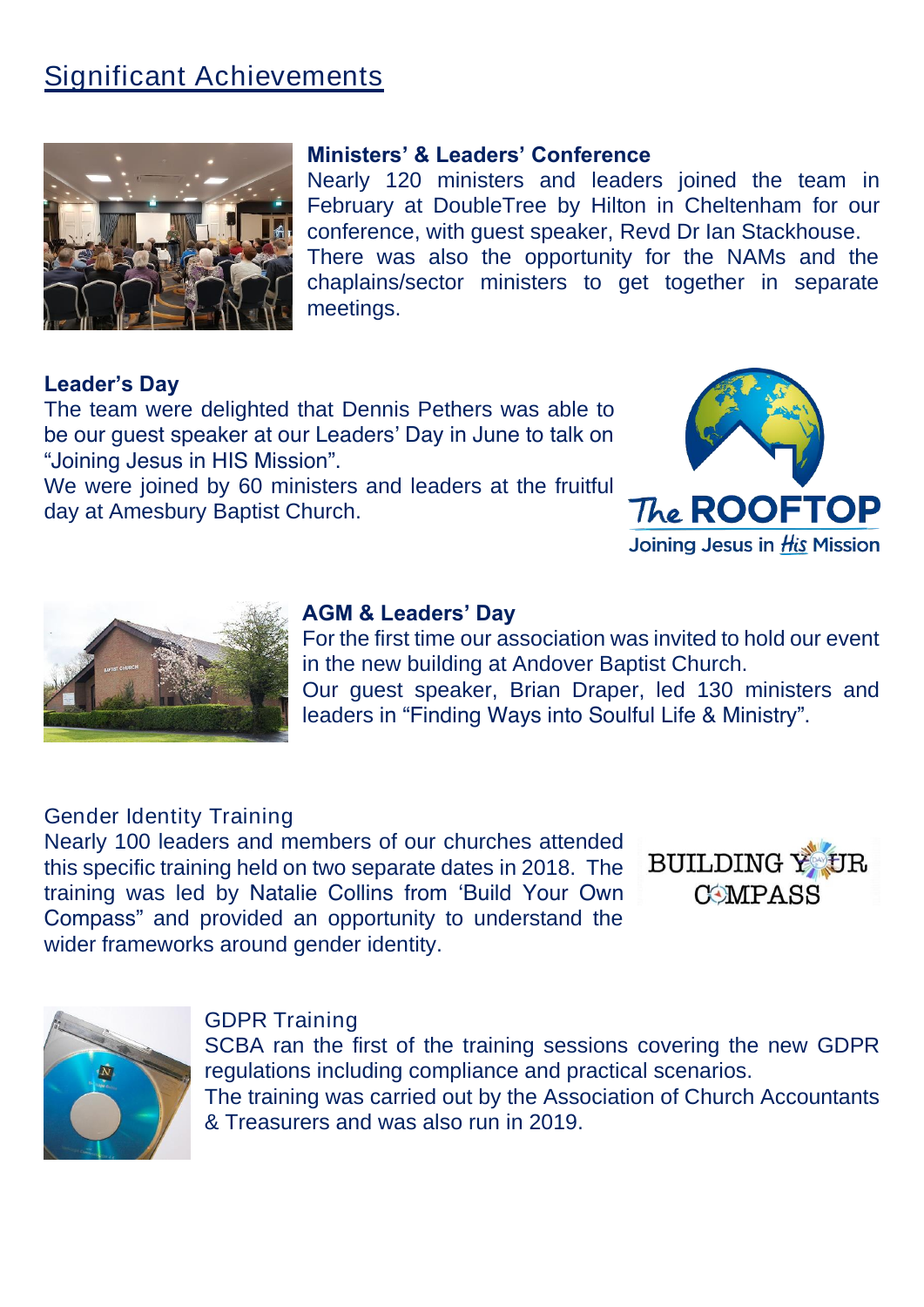#### Footsteps

Nearly 30 students attended Footsteps 1 and 2 meeting once a month on Saturdays. The year-long courses are run by Regent's Park College, Oxford. Those attending also included children, youth & families specialists following the new CYF path.





#### Ministerial Recognition

The testing of the call to ministry is carried out by a Ministerial Recognition Group as part of the South West Partnership and is now carried out a residential conferences within the four Associations. In 2018, eight candidates attended from SCBA. The RMT also oversee the development of Ministers during the

first three years if their ministry. Two Ministers became Fully Accredited Ministers and recognised at the Baptist Assembly, with twelve Newly Accredited Ministers gathering together on two separate occasions for reflective sessions.

#### Safeguarding Training

Safeguarding training is being run across the association with a trained team of Safeguarding Trainers (most of whom are volunteers) in the light of the national policies and procedures. Fifteen Safeguarding Training Sessions were held throughout the year with over 500 Church staff and volunteers from our



association churches trained in Safeguarding for Children and Adults at Risk



#### Home Mission

The Mission Enabling Group (now Home Mission) and the Staff, Finance & Administration Group assessed and advised on the applications for Home Mission grants from eleven churches and 4 non-church organisations which were then considered and reviewed by the South West Partnership.

#### Settling in a New Team

The team and trustees were delighted to welcome Revd Joth Hunt and Revd Dave Llewellyn as Regional Ministers in January, having previously welcomed Revd Clare Hooper as CYF Missional Developer in November 2017. The new Regional Ministry Team spent the year



making contact with their allocated churches and ministers, giving advice and support where needed, as well as attending church meetings and services.